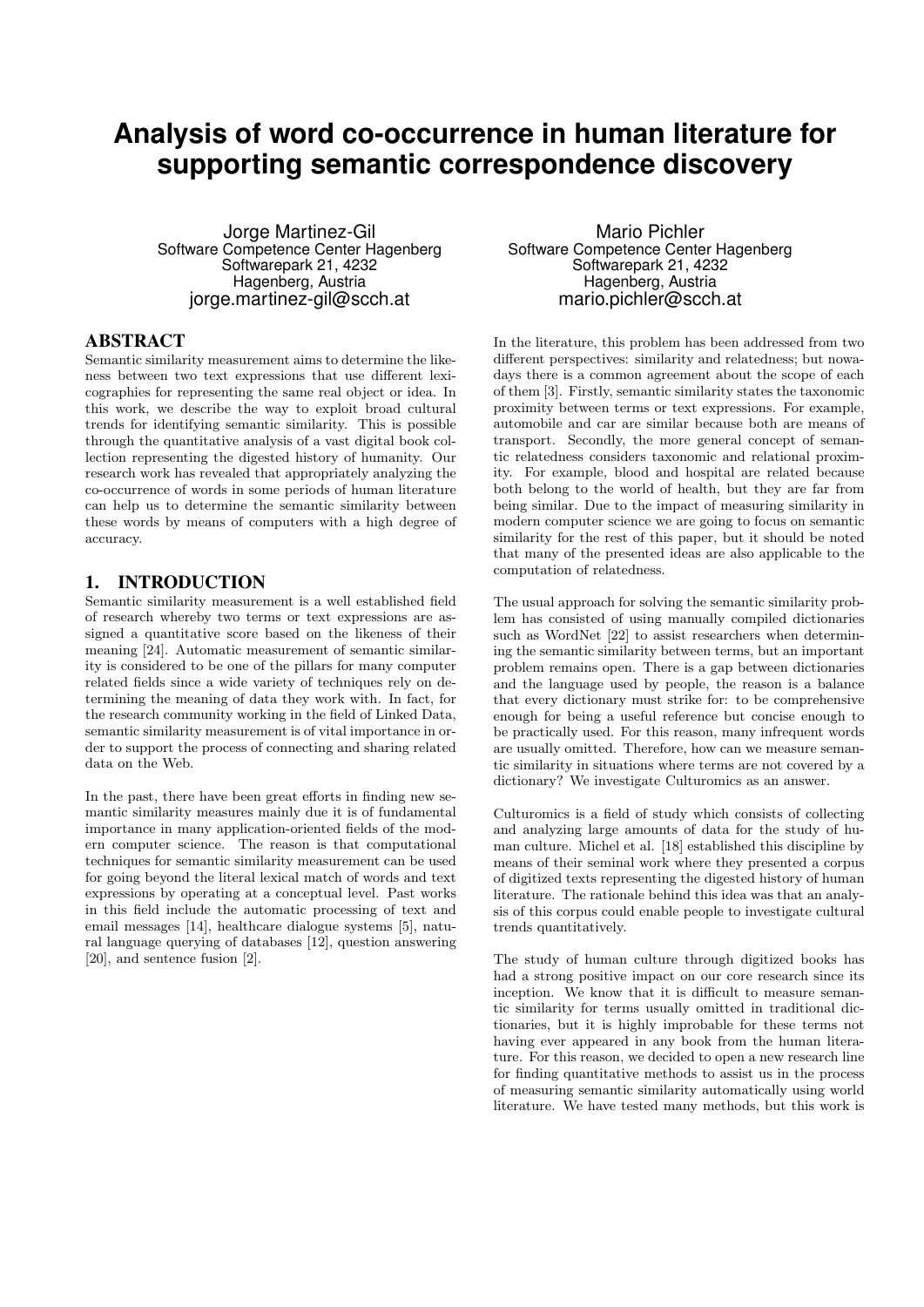intended to describe one of the most promising approaches we have found. This approach consists of studying the cooccurrences of words in a significant book sample from the human literature. Therefore, the main contributions presented in this work are the following:

- 1. We propose for the first time to study the co-occurrence of words in the human literature for trying to determine the semantic similarity between words.
- 2. We evaluate our proposal according to the word pairs included in the Miller & Charles benchmark data set [19] which is one of the most widely used on this context.

The rest of this paper is organized as follows: Section 2 describes related approaches that are proposed in the literature currently available. Section 3 describes the key ideas to understand our contribution. Section 4 presents a qualitative evaluation of our method, and finally, we draw conclusions and put forward future lines of research in Section 5.

# 2. RELATED WORK

The notion of semantic similarity is a widely intuitive concept. Miller and Charles wrote: ...subjects accept instructions to judge similarity of meaning as if they understood immediately what is being requested, then make their judgments rapidly with no apparent difficulty [19]. This view has been reinforced by other researchers who observed that similarity is treated as a property characterized by human perception and intuition [25]. In general, it is assumed that not only are the participants comfortable in their understanding of the concept, but also when they perform a judgment task they do it using the same procedure or at least have a common understanding of the attribute they are measuring [21].

In the past, there have been great efforts in finding new semantic similarity measures mainly due to its fundamental importance in many computer related fields. The detection of different formulations of the same concept is a key method for solving a lot of problems. To name only a few, we can refer to a) data clustering where semantic similarity measures are necessary to detect and group the most similar subjects [4], b) data matching which consists of finding some data representing the same concept across different data sources [16], c) data mining where using appropriate semantic similarity measures can facilitate the processes of text classification and pattern discovery in large texts [10], or d) machine translation where the detection of term pairs expressed in different languages but referring to a same idea is of vital importance [8]. Semantic similarity is also of vital importance for the community working on Linked Data paradigms since software tools for automatically discovering relationships between data items within different Linked Data sources can be very useful [28].

According to Sanchez el al. [27], most of existing semantic similarity measures can be classified into one of these four main categories:

- 1. Edge-counting measures which are based on the computation of the number of taxonomical links separating two concepts represented in a given dictionary [15].
- 2. Feature-based measures which try to estimate the amount of common and non-common taxonomical information retrieved from dictionaries [23].
- 3. Information theoretic measures which try to determine similarity between concepts as a function of what both concepts have in common in a given ontology. These measures are typically computed from concept distribution in text corpora [13].
- 4. Distributional measures which use text corpora as source. They look for word co-occurrences in the Web or large document collections using search engines [6].

There are also several related works that try to combine semantic similarity measures. These methods come from the field of semantic similarity aggregation. For instance COMA, where a library of semantic similarity measures and friendly user interface to aggregate them are provided [11], or MaF, a matching framework that allow users to combine simple similarity measures to create more complex ones [17].

These approaches can be even improved by using weighted means where the weights are automatically computed by means of heuristic and meta-heuristic algorithms. In that case, most promising measures receive better weights. This means that all the efforts are focused on getting more complex weighted means that after some training are able to recognize the most important atomic measures for solving a given problem [17]. There are two major problems that make these approaches not very appropriate in real environments: First problem is that these techniques require a lot of training efforts. Secondly, these weights are obtained for a specific problem and it is not easy to find a way to transfer them to other problems.

Our proposal is a distributional measure since, as it will be explained in more depth, we try to look for co-occurrences of words in the same text corpus. In fact, we are going to get benefit from a corpus of digitized texts containing 5.2 million books which represent about four percent of all books ever printed [18]. Achieving good results could represent an improvement over traditional approaches since our approach does not incur in the drawbacks from the heuristic and metaheuristic methods, and does not require any kind of training or knowledge transfer.

## 3. CONTRIBUTION

Semantic similarity measurement is a well established field of research whereby two text entities are assigned a score based on the likeness of their meaning. More formally, we can define a semantic similarity measure as a function  $\mu_1$  x  $\mu_2 \rightarrow R$  that associates the degree of similarity for the text entities  $\mu_1$  and  $\mu_2$  to a score  $s \in \mathbb{R}$  in the range [0, 1] where a score of 0 stands for no similarity at all, and 1 for total similarity of the meanings associated to  $\mu_1$  and  $\mu_2$ .

Our key contribution is based on the idea of exploring culturomics for designing such a function, thus the application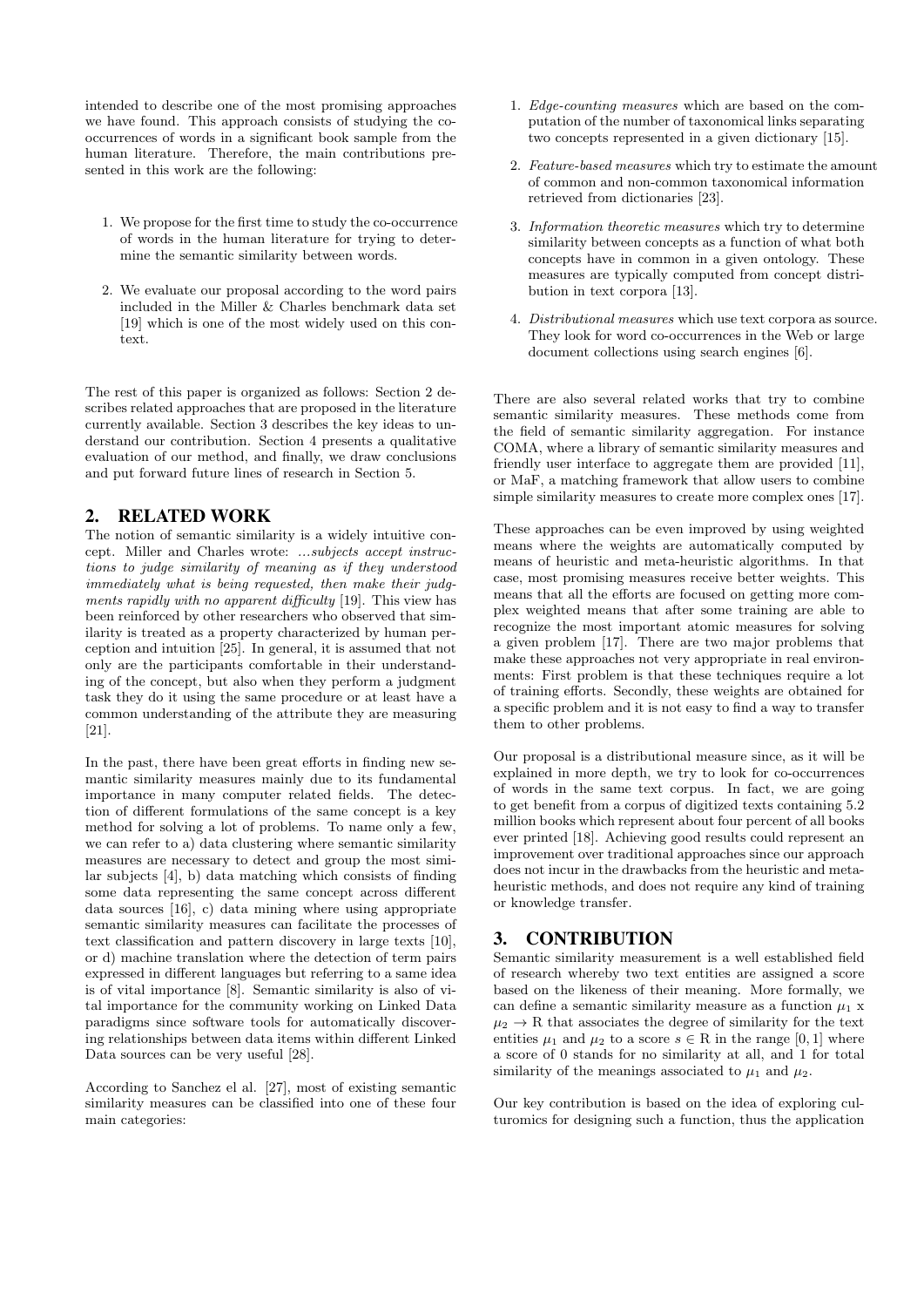of quantitative analysis to the study of human culture, for trying to determine the semantic similarity between terms or text expressions. The main reason for preferring this paradigm rather than a traditional approach based on dictionaries is obvious; according to the book library digitized by Google, the number of words in the English lexicon is currently above a million. The lexicon is in a period of enormous growth with the addition of thousands of words per year. Therefore, there are more words from the data sets we are using than appear in any dictionary. For instance, the Webster's Third New International Dictionary<sup>1</sup>, which keeps track of the contemporary American lexicon, lists much less than 400,000 single-word word forms currently [18]. This means that one of the advantages of this technique in relation to the traditional ones is that it can be applied on more than 600,000 single-word word forms on which dictionary-based techniques cannot work.

One of the problems we have to address is that all information from the book library is stored in data sets which are currently represented by means of time series. These time series are sequences of points ordered along the temporal dimension. Each point represents the number of occurrences of a word in a year of the world literature. Therefore, each word which has appeared at least once will have a number sequence (time series) associated. These number sequences represent the records for the total number of word occurrences per year in the books digitized. This allows us to compute the frequencies of words along human history, but it is necessary to have quantitative algorithms for helping us to get benefit from this information.

The method that we propose consists of measuring how often two terms appear in the same text statement. Studying the co-occurrence of terms in a text corpus has been usually used as an evidence of semantic similarity in the scientific literature [6, 27]. In this work, we propose adapting this paradigm for our purposes. To do this, we are going to calculate the joint probability so that a text expression may contain the two terms together over time. Equation 1 shows the mathematical formula we propose:

$$
sim(a, b) = \frac{time \ units \ a \ and \ b \ co-occur}{time \ units \ considered} \tag{1}
$$

This formula is appropriate because it computes a similarity score so that it is possible to take into account if two terms never appear together or appear together in the same text expressions each time unit. Due to the way data are stored, the minimum time unit that can be considered is a year. Moreover, the result from this similarity measure can be easily interpreted since the range of possible values is bounded by 0 (no similarity at all) and 1 (totally similar). Moreover, this output value can be fuzzificated in case a great level of detail may not be needed. Now, let us see some examples of application of this technique:

Example 1. Compute the similarity for the terms lift and elevator in the time range [1850, 1950] taking five-year periods as a time unit.

We query the database using the expression "lift elevator" OR "elevator lift". We got that there is, at least, a cooccurrence on 14 different time units. Moreover, we know that 100 years have 20 periods of 5 years, so we have that  $sim(lift, elevator)^{5}_{1850-1950} = \frac{14}{20} = 0.7$  what means that these terms are quite similar.

Example 2. Compute the similarity for the terms beach and drink in the time range [1920, 2000] taking ten-year periods as a time unit.

We query the database using the expression "beach drink" OR"drink beach". We got that there is not any co-occurrence on the different time units that have been specified. Moreover, we know that 80 years have 8 periods of 10 years, so we have that  $\text{sim}(beach, drink)^{10}_{1920-2000} = \frac{0}{8} = 0.0$  what means that these terms are not similar at all.

The great advantage of using culturomics instead of classic techniques is that it can be used for measuring the semantic similarity for more than 600,000 single-word forms on which dictionary-based techniques cannot work. Some examples of these words are: actionscript, bluetooth, dreamweaver, ejb, ipod, itunes, mysql, sharepoint, voip, wsdl, xhtml or xslt. However, the mere fact of being able to work with this vast amount of single words cannot be considered as a great advantage if the quality achieved is not, at least, reasonable. For this reason, we think that it is necessary to asses the quality of our method by using classical evaluation techniques. If our proposal succeeds when solving traditional benchmark data sets, we can suppose that it will also perform well when dealing with other less popular terms since our technique does not make any kind of distinction between them. On the other hand, we cannot compare our results with results from techniques using dictionaries since these traditional techniques cannot work under these conditions, i.e. traditional techniques are unable to deal with terms not covered by dictionaries.

### 4. EVALUATION

We report our results using the data set offered by Google<sup>2</sup>. It is important to remark that only words that appear over 40 times across the corpus can be considered. The data used has been extracted from the English between 1900 and 2000. The reason is that there are not enough books before 1900 to reliably quantify many of the modern terms from the data sets we are using. On the other hand, after year 2000, quality of the corpus is lower since the book collection is subject to many changes.

Results are obtained according Miller-Charles benchmark data set [19] which is a widely used reference data set for evaluating the quality of new semantic similarity measures for word pairs. The rationale behind this way to evaluate quality is that each result obtained by means of artificial techniques may be compared to human judgments. Therefore, the goal is to replicate human behavior when solving tasks related to semantic similarity without any kind of supervision. Table 1 lists the complete collection of word pairs from this benchmark data set. This collection of word pairs ranges from words which are not similar at all (roostervoyage or noon-string, for instance) to word pairs that are

<sup>1</sup>http://www.merriam-webster.com

<sup>2</sup>http://books.google.com/ngrams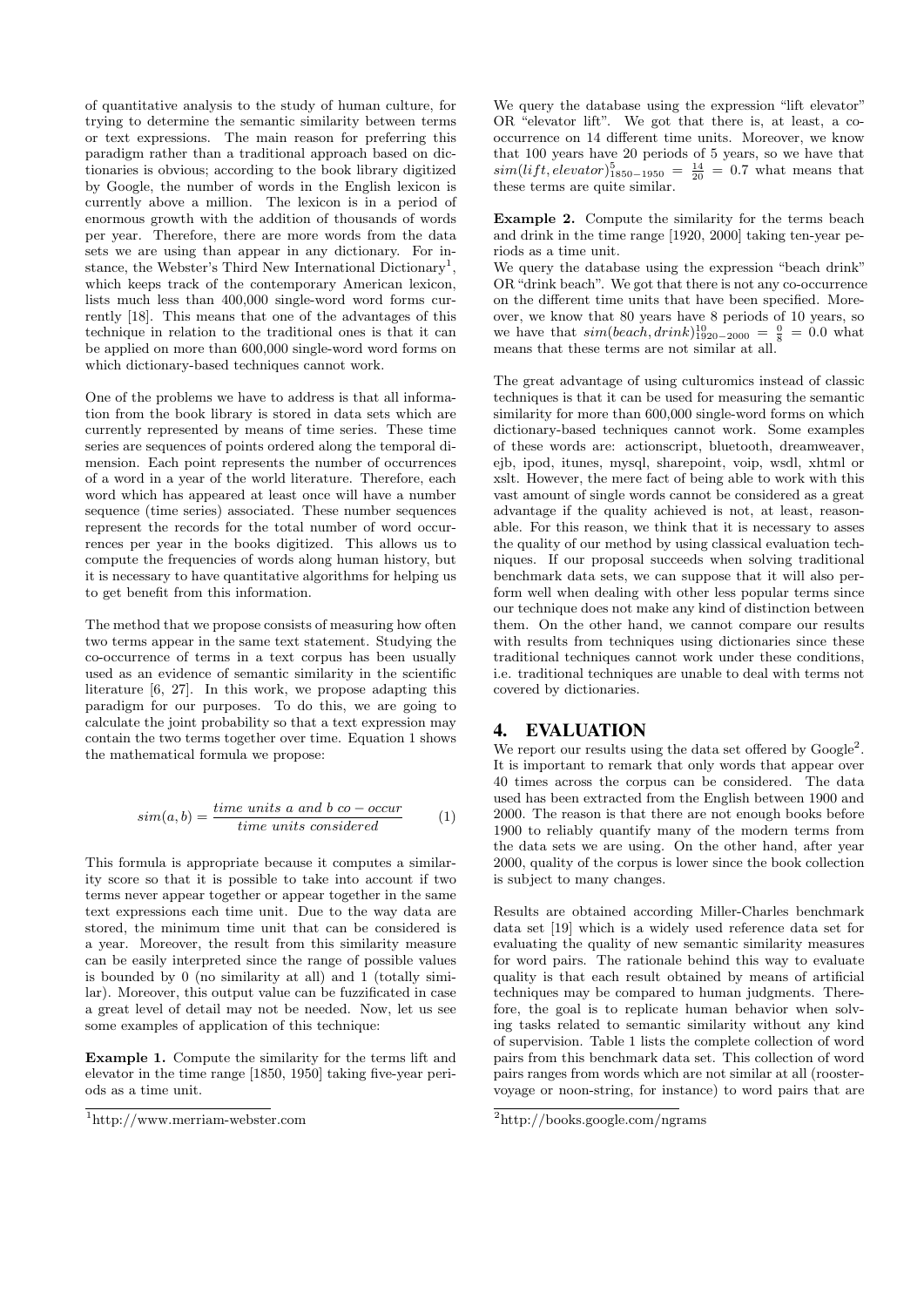| $\overline{\text{WordA}}$ | $\overline{\text{WordB}}$ | Human |
|---------------------------|---------------------------|-------|
| rooster                   | voyage                    | 0.08  |
| noon                      | string                    | 0.08  |
| glass                     | magician                  | 0.11  |
| chord                     | smile                     | 0.13  |
| coast                     | forest                    | 0.42  |
| lad                       | wizard                    | 0.42  |
| monk                      | slave                     | 0.55  |
| shore                     | woodland                  | 0.63  |
| forest                    | graveyard                 | 0.84  |
| coast                     | hill                      | 0.87  |
| food                      | rooster                   | 0.89  |
| cementery                 | woodland                  | 0.95  |
| monk                      | oracle                    | 1.10  |
| car                       | journey                   | 1.16  |
| brother                   | lad                       | 1.66  |
| crane                     | implement                 | 1.68  |
| brother                   | monk                      | 2.82  |
| implement                 | tool                      | 2.95  |
| bird                      | crane                     | 2.97  |
| bird                      | $\mathrm{cock}$           | 3.05  |
| food                      | fruit                     | 3.08  |
| furnace                   | stove                     | 3.11  |
| midday                    | noon                      | 3.42  |
| magician                  | wizard                    | 3.50  |
| asylum                    | madhouse                  | 3.61  |
| coast                     | shore                     | 3.70  |
| boy                       | lad                       | 3.76  |
| journey                   | voyage                    | 3.84  |
| gem                       | jewel                     | 3.84  |
| automobile                | car                       | 3.92  |

Table 1: Miller-Charles data set. Human ratings are between 0 (not similar at all) and 4 (totally similar)

synonyms according to human judgment (automobile-car or gem-jewel, for instance). Columns called Human represent the opinion provided by the people who rated the term pairs. This opinion was originally given in numeric score in the range [0, 4] where 0 stands for no similarity between the two words from the word pair and 4 stands for complete similarity. There is no problem when artificial measures assess semantic similarity using values belonging to the interval [0, 1] since the Pearson Correlation Coefficient is invariant against a linear transformation.

Table 2 shows the results that have been obtained by using our method for the range 1900-2000 using 5 years as a time unit. The overall fitness we have obtained by measuring the correlation between human judgment and our approach is 0.458.

If we focus on the results publicly available in the literature, and despite this is only the first study performed using this paradigm, we have that these results are significantly better than most of techniques reported by Bollegala et al. [7]. In this way, our technique beats Jaccard, Dice, and Overlap Coefficient. However, the results are still far from those reported by Sahami [26], CODC [9], and SemSim [7] which is a complex method involving great efforts in previous optimization and training.

One of the reasons for these results is that evaluation is often performed using the Pearson Correlation Coefficient [1] which involves providing very precise real numbers for qualifying each degree of similarity. However, there are many real cases (fuzzy based systems, question/answering systems, etc.) where semantic similarity is assessed using vague qualifications such as similar, moderately similar, not similar at all, etc. This is possible because in these cases a high degree of granularity is not required since an approximate reasoning is preferred to an exact one.

In this context, the conversion into linguistic variables comprises the process of transforming the numeric values we have obtained in the previous experiment into grades of membership for linguistic terms. As we mention before, this process is useful in cases where an approximate reasoning is preferred to an exact one. In order to proceed, the numeric values observed in the previous section have to been transformed into a linguistic variable. In many applications it is also possible to assign a value to two or more linguistic variables. This is the case for words with two or more meanings (also known as polysemy), but in this case this kind of assignation has not sense since we assume that each word represents only one object from the real world (the closest to the word we are comparing with). Therefore, this transformation is made by assigning to each linguistic variable a balanced interval from the range of possible real values. After converting all the numeric values, it is necessary to represent the values with real values in order to get a numeric value for the fitness. Despite of this process seems to be just the opposite process to the original one, thus, transforming grades of membership for linguistic terms into numeric values before to apply the Pearson Correlation Coefficient, this process does not restore the original values since some information was blurred in the original process of conversion where we have only a limited number of linguistic variables to describe all degrees of semantic similarity.

Therefore, we repeated our experiment with some modifications through some kind of fuzzification for the numerical values. This means we have transformed the numerical values into linguistic variables. In fact, these numerical values have been fuzzificated into two linguistic variables (not similar and similar) since a great level of granularity is not often needed, but it would be possible to define additional categories if necessary. Therefore, the columns called Wordpair in Table 3 represent the words being evaluated, columns called Human represent the opinion provided by people, columns called Machine indicate if our approach has been able to guess the similarity of the word pair or not. We have found that there are 23/30 hits, this means we have been able to achieve  $76.67\%$  of accuracy. Now, it is possible to perceive much better results.

It is necessary to take into account that results from Table 2 and Table 3 are not comparable since they are not expressed in the same units. The result presented in Table 2 is a correlation coefficient that tell us the degree of linear correlation between the opinion expressed by people and the opinion expressed by our algorithm. Results presented in Table 3 represent the number of times that our algorithm is able to correctly guess if a term pair is semantically similar or not. This means that we are working with binary values, and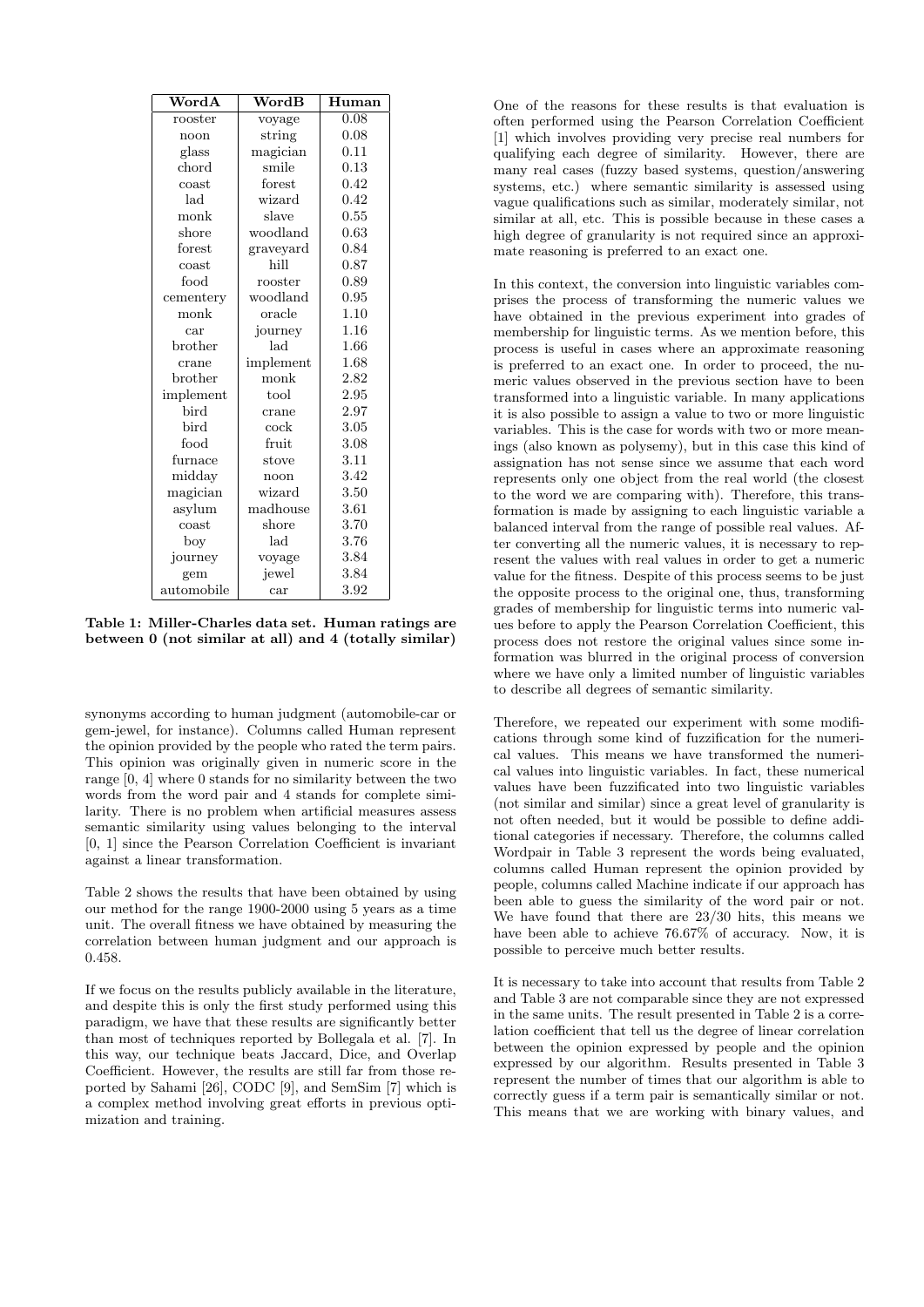| Wordpair           | Human | Machine | Wordpair        | Human | Machine |
|--------------------|-------|---------|-----------------|-------|---------|
| rooster-voyage     | 0.08  | 0.00    | crane-implement | 1.68  | 0.00    |
| noon-string        | 0.08  | 0.00    | brother-monk    | 2.82  | 1.00    |
| glass-magician     | 0.11  | 0.00    | implement-tool  | 2.95  | 0.45    |
| chord-smile        | 0.13  | 0.00    | bird-crane      | 2.97  | 0.40    |
| coast-forest       | 0.42  | 1.00    | bird-cock       | 3.05  | 1.00    |
| lad-wizard         | 0.42  | 0.00    | food-fruit      | 3.08  | 0.85    |
| monk-slave         | 0.55  | 0.00    | furnace-stove   | 3.11  | 0.80    |
| shore-woodland     | 0.63  | 0.70    | midday-noon     | 3.42  | 0.55    |
| forest-graveyard   | 0.84  | 0.85    | magician-wizard | 3.50  | 0.50    |
| coast-hill         | 0.87  | 0.75    | asylum-madhouse | 3.61  | 0.00    |
| food-rooster       | 0.89  | 0.00    | coast-shore     | 3.70  | 0.80    |
| cementery-woodland | 0.95  | 0.00    | boy-lad         | 3.76  | 0.60    |
| monk-oracle        | 1.10  | 0.00    | journey-voyage  | 3.84  | 0.60    |
| car-journey        | 1.16  | 1.00    | gem-jewel       | 3.84  | 0.00    |
| brother-lad        | 1.66  | 0.00    | automobile-car  | 3.92  | 0.55    |

Table 2: Results for the Miller-Charles benchmark dataset. Columns called Wordpair represent the words being evaluated. Columns called Human represent the opinion provided by people. Columns called Machine represent the result achieved by our approach. The fitness is 0.458

| Wordpair           | Human       | Machine | Wordpair        | Human       | Machine |
|--------------------|-------------|---------|-----------------|-------------|---------|
| rooster-voyage     | not similar | right   | crane-implement | not similar | right   |
| noon-string        | not similar | right   | brother-monk    | similar     | right   |
| glass-magician     | not similar | right   | implement-tool  | similar     | right   |
| cord-smile         | not similar | right   | bird-crane      | similar     | right   |
| coast-forest       | not similar | wrong   | bird-cock       | similar     | right   |
| lad-wizard         | not similar | right   | food-fruit      | similar     | right   |
| monk-slave         | not similar | right   | furnace-stove   | similar     | right   |
| shore-woodland     | not similar | wrong   | midday-noon     | similar     | right   |
| forest-graveyard   | not similar | wrong   | magician-wizard | similar     | right   |
| coast-hill         | not similar | wrong   | asylum-madhouse | similar     | wrong   |
| food-rooster       | not similar | right   | coast-shore     | similar     | right   |
| cementery-woodland | not similar | right   | boy-lad         | similar     | right   |
| monk-oracle        | not similar | right   | journey-voyage  | similar     | right   |
| car-journey        | not similar | wrong   | gem-jewel       | similar     | wrong   |
| brother-lad        | not similar | right   | automobile-car  | similar     | right   |

Table 3: Results for the Miller-Charles benchmark data set. Columns called Wordpair represent the words being evaluated. Columns called Human represent the opinion provided by people. Columns called Machine represent the result achieved by our approach. There are 23/30 hits, this means we have been able to achieve 76.67% of accuracy

therefore, it has less sense to use a correlation coefficient to assess the quality of the given results.

### 4.1 Discussion

The results we have obtained tell us that this technique can be very useful when supporting a number of tasks that have to be manually done currently. One of the clearest examples belongs to the field of Human Resources Management Systems (HRMS). One of the major problems in this domain consists of automatically matching job offers and applicant profiles. This problem can be addressed by means of an automatic matching process that use semantic similarity measurement for determine the degree of correspondence between those applicant profiles and job offers. Solutions of this kind are good for employers which can make the recruitment process may become cheaper, faster and more successful, but also for job applicants who can receive informative feedback about the recruitment decisions concerning their applications.

But there are still some major problems that have to be faced. One of these major problems for these systems is that, mainly due to the high dynamism of the job market, both job offers and applicant profiles contain terms that are not usually covered by dictionaries (emergence of new programming languages, software tools, artifacts for automation of tasks, and so on). This means that it is very difficult to identify any kind of semantic correspondence between them, and therefore to compute a fitness score for the correspondence between the job offer and the applicant profile. However, the great amount of technical literature publicly available can be used to support this process. If we are able to find the most appropriate algorithms for discovering semantic similarity on basis of large book libraries, then we do not need to use dictionaries for supporting the process.

Another interesting field of application could be to support the process of adding new terms to dictionaries. This case is becoming more and more usual since new technologies and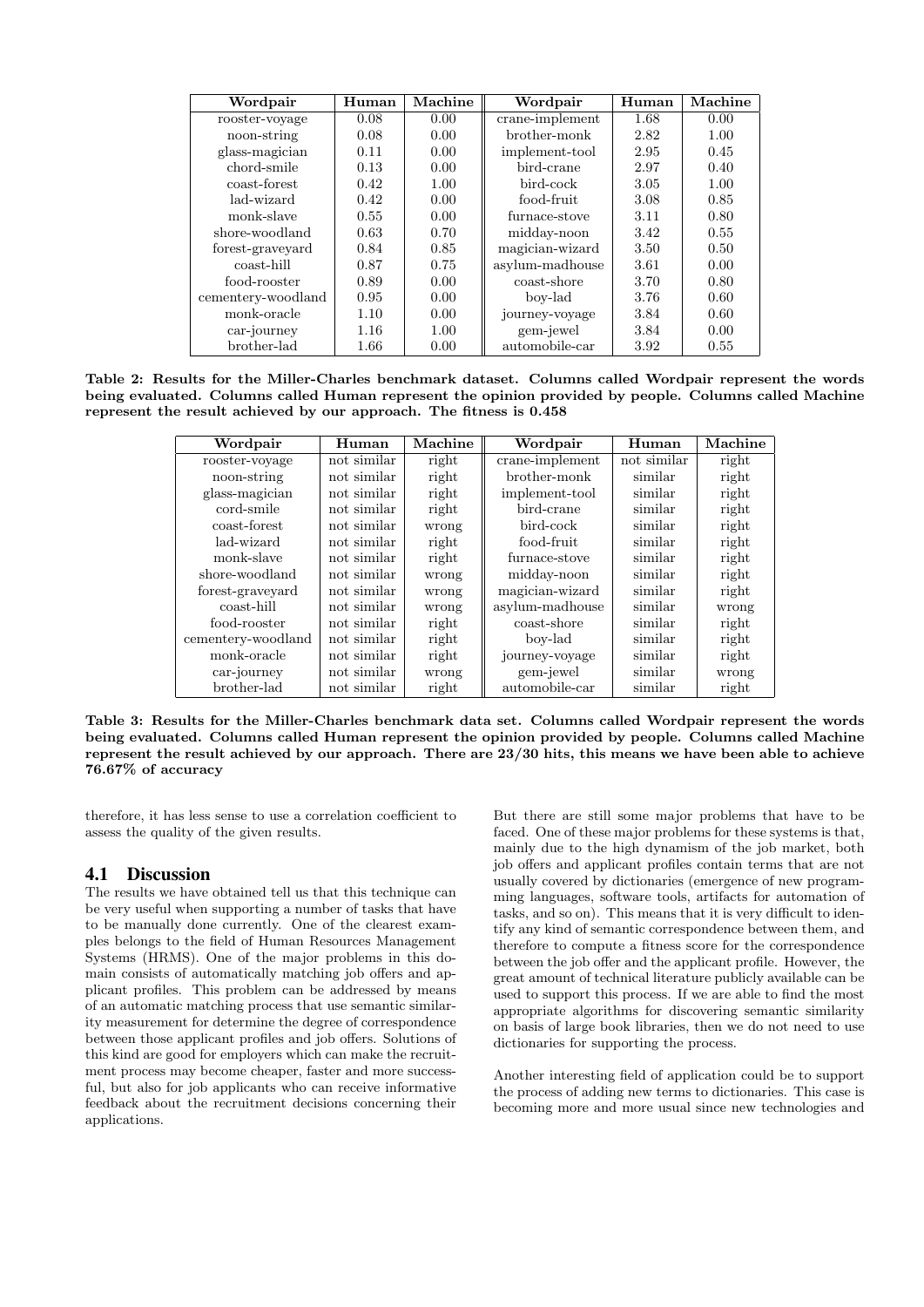social networks are adopting new terms in a very quick way. Currently, this task has to be manually performed. The process is quite tedious since requires big efforts to be made by linguistic experts. We think that our technique can partially support processes of this kind since it can be possible to look for similar terms covered by the dictionary to be extended. This information can help a lot in the process of categorizing and defining this new term. Since the results of this technique are not perfect yes, techniques of this kind cannot be used to develop perfect solutions in this field, but semiautomatic tools providing suggestions to people responsible for taking the final decisions.

## 5. CONCLUSIONS & FUTURE WORK

In this work, we have described how we have got benefit from a new paradigm called culturomics. We aim to go through the quantitative analysis of a vast digital book collection representing a significant sample of the history of human literature to solve problems related to the semantic similarity measurement of words. In fact, semantic similarity measurement is of vital importance for the Linked Data community since it is in order to support the process of connecting and sharing related data on the Web.

We have shown that appropriately studying the co-occurrence of words along human literature can provide very accurate results when measuring semantic similarity between these words. Moreover, the major advantage of this technique in relation to the traditional ones is that it can be applied on more than 600,000 single-word forms on which dictionarybased techniques cannot work. While we carried out just a first study, results have outperformed a number of traditional techniques. However, there is still much research work to do. In fact, it is necessary to further research what are the best time ranges and time units to compute the semantic similarity using the huge book library.

It should also be noted that this work focuses on the study of single words, but our plans include researching about the similarity of short text expressions. We assume that using new algorithms for word occurrence or for statistical transformation of data could be beneficial since positive results in this context could lead to the ability of computers to recognize and predict the semantic similarity between words ever appeared in the human literature without requiring any kind of human intervention. We also think that could be very interesting to research towards the creation of benchmark data sets reflecting time issues. The reason is that semantic similarity is not a fixed notion and can vary along the years. For example, nowadays we consider that the term pair carautomobile is quite similar, but maybe this fact has not been always true along the history of humanity or maybe it is not going to be true in the future. For this reason, we think that it is important not only to asses the semantic similarity of terms, but also the temporal validity of this semantic similarity.

#### Acknowledgments

We thank in advance the anonymous reviewers for their help to improve our work. This work has been funded by Vertical Model Integration within Regionale Wettbewerbsfaehigkeit OOE 2007-2013 by the European Fund for Regional Development and the State of Upper Austria.

#### 6. REFERENCES

- [1] P. Ahlgren, B. Jarneving, R.Rousseau. Requirements for a cocitation similarity measure, with special reference to Pearson's correlation coefficient. JASIST (JASIS) 54(6):550-560 (2003).
- [2] R. Barzilay, K. McKeown. Sentence Fusion for Multidocument News Summarization. Computational Linguistics 31(3). 297-328 (2005).
- [3] M. Batet, D. Sanchez, A. Valls. An ontology-based measure to compute semantic similarity in biomedicine. J. Biomed. Inform. (44): 118-125 (2010).
- [4] M. Batet. Ontology-based semantic clustering. AI Commun. 24(3): 291-292 (2011).
- [5] T.W. Bickmore, T. Giorgino. Health dialog systems for patients and consumers. Journal of Biomedical Informatics: 556-571 (2006).
- [6] D. Bollegala, Y. Matsuo, M. Ishizuka. A Web Search Engine-Based Approach to Measure Semantic Similarity between Words. IEEE Trans. Knowl. Data Eng. (TKDE) 23(7):977-990 (2011).
- [7] D. Bollegala, Y. Matsuo, M. Ishizuka. Measuring semantic similarity between words using web search engines. WWW 2007: 757-766.
- [8] B. Chen, G.F. Foster, R. Kuhn. Bilingual Sense Similarity for Statistical Machine Translation. ACL 2010:834-843.
- [9] H.H. Chen, M.S. Lin, Y.C. Wei. Novel Association Measures Using Web Search with Double Checking. ACL 2006.
- [10] F.M. Couto, M.J. Silva, P. Coutinho. Semantic similarity over the gene ontology: family correlation and selecting disjunctive ancestors. CIKM 2005:343-344.
- [11] Do H.H., Rahm, E. COMA A System for Flexible Combination of Schema Matching Approaches. VLDB 2002: 610-621.
- [12] G. Erozel, N.K. Cicekli, I. Cicekli. Natural language querying for video databases. Inf. Sci. 178(12): 2534-2552 (2008).
- [13] J.J. Jiang, D.W. Conrath. Semantic similarity based on corpus statistics and lexical taxonomy. ROCLING 1997: 19-33.
- [14] L. Lamontagne, G. Lapalme. Textual Reuse for Email Response. ECCBR 2004: 242-256.
- [15] C. Leacock, M. Chodorow. Combining Local Context and WordNet Similarity for Word Sense Identification, WordNet: An Electronic Lexical Database. 1998. MIT Press.
- [16] J. Martinez-Gil, J.F. Aldana-Montes. Reverse ontology matching. SIGMOD Record 39(4): 5-11 (2010).
- [17] J. Martinez-Gil.Navas-Delgado, I., Aldana-Montes, J.F. MaF: An Ontology Matching Framework. J. UCS 18(2): 194-217 (2012).
- [18] J.B. Michel, Y. Shen, A. Aiden, A. Veres, M. Gray, J. Pickett, D. Hoiberg, D. Clancy, P. Norvig, J. Orwant, S. Pinker, M. Nowak, E. Aiden. Quantitative analysis of culture using millions of digitized books, Science 331(6014): 176-182 (2011).
- [19] G.A. Miller, W.G. Charles. Contextual correlates of semantic similarity. Language and Cognitive Processes, 6(1): 1-8 (1991).